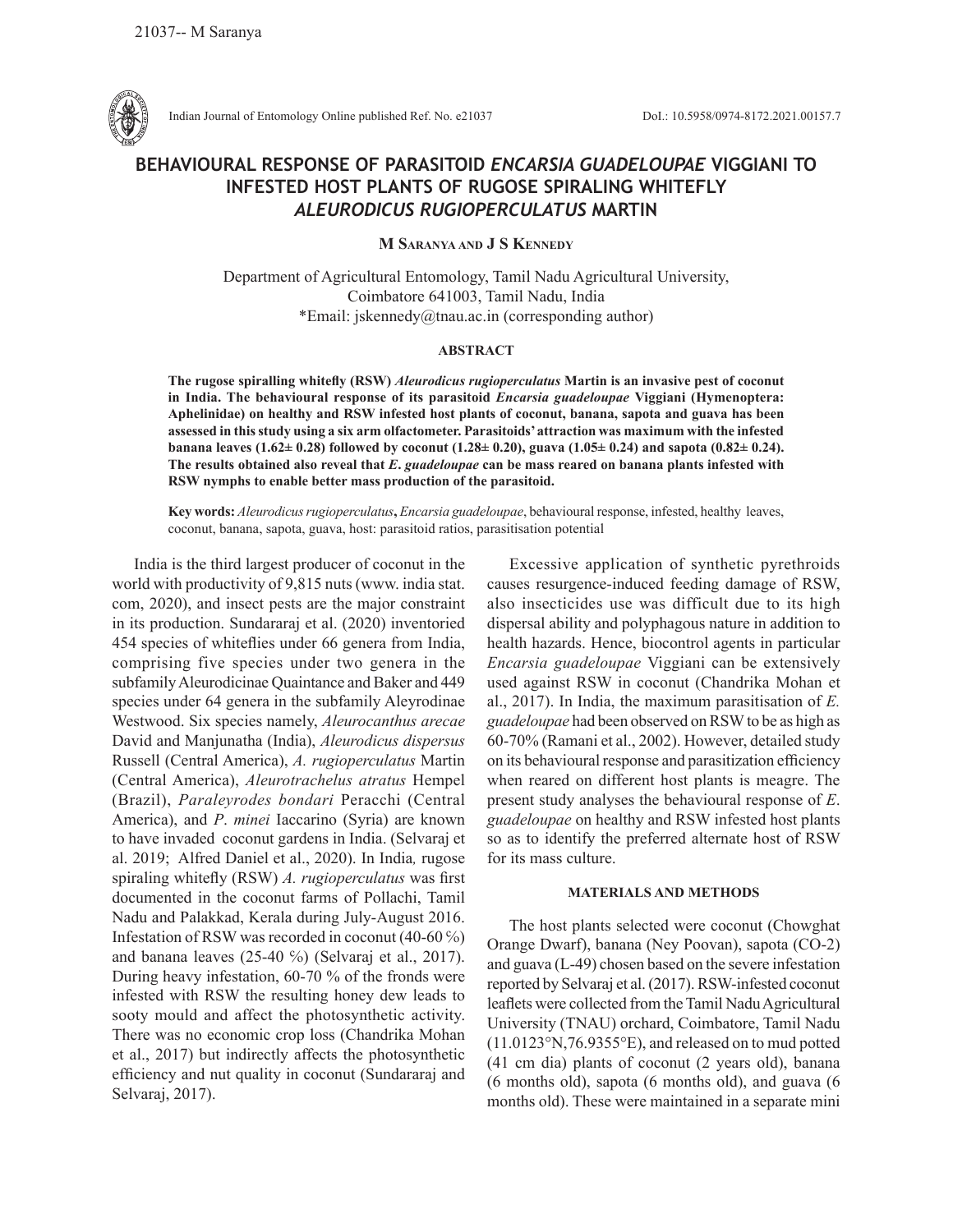nethouse (270x 150x 210 cm with a nylon net mesh sized of 120 micron). RSW culture was maintained in the Insectary, Department of Agricultural Entomology at  $31 \pm 2^{\circ}\text{C}$ , 60-75% RH under a natural light condition. Stock culture of the parasitoid *E. guadeloupae* was established by collecting the adults using an aspirator from banana in the TNAU orchard. Banana plants were infested with RSW adults for oviposition and allowed to maintain until the development of desired nymphal stage (second). Then, *E*. *guadeloupae* (1 day old) adults were released onto these for 24-48 hr for oviposition. From these the parasitized pupae were covered with clip cage (5 cm dia x 3 cm height) in banana plant. Parasitoids collected from these clip cages using aspirator were released on successive RSW nymphal generations for further *Encarsia* development. Mass maintenance of *E*. *guadeloupae* was done in mini nethouse (270x 150x 210 cm with a nylon net mesh sized of 120 micron), Insectary, Department of Agricultural Entomology at  $31 \pm 2$ °C, 60-75% RH under natural light.

*E. guadeloupae* adults were subjected to behavioural bioassay to study the influence of host plant and RSW volatiles using six-arm olfactometer. Behavioural response was studied for the healthy plants followed by RSW infested leaves of coconut, banana, sapota and guava plants. About 10 g of host leaves of these host plants were kept in the arm and was firmly closed with a lid. Out of six arms, two arms were treated as control. The inlet of the olfactometer on the top center place was connected to an aquarium pump (220-240v AC) to release the pressure. After five minutes of saturation of different host odours in the olfactometer, ten numbers of one-day-old parasitoids were released in the olfactometer through a central opening, which also served as an odour exit hole. Observations were made on the number of parasitoids settled in each arm at 10, 20, 30, 40, 50 and 60 MAR (minutes after release). The experiment was replicated ten times. Data obtained were subjected to ANOVA, and means compared using general linear model (GLM) with Tukey's HSD test. All the data analyses were performed by using IBM SPSS Statistics 22.

#### **RESULTS AND DISCUSSION**

Significant difference were observed in the attraction of parasitoids between the healthy and RSW infested host plants over control in terms of number attracted; no attraction was observed with healthy leaves and control up to ten minutes after release (10 MAR); at 20 MAR, same number of parasitoids  $(0.10 \pm 0.10)$  were attracted to healthy leaves of coconut, banana and sapota and no attraction in guava and control. Increasing trend of parasitoid attraction to healthy leaves was observed at 20, 30 and 40 MAR and decreasing trend was observed at 50 and 60 MAR. Number of parasitoids attracted was maximum with healthy leaves of banana  $(0.16 \pm 0.04)$ followed by coconut  $(0.11 \pm 0.03)$ , guava  $(0.06 \pm 0.02)$ and sapota  $(0.06 \pm 0.02)$ .

Six arm olfactometer results showed significant differences in the orientation of *E.guadeloupae* towards RSW infested host plants; significantly more number of parasitoids were attracted to banana  $(1.62 \pm 0.28)$ leaves followed by coconut  $(1.28 \pm 0.20)$ ; and it was less with sapota  $(0.82 \pm 0.24)$ ; host preference was in the order of banana > coconut > guava > sapota > control (Table 1). Thus, *E. guadeloupae* preferred to move with RSW nymphal stage on banana leaves. Successful parasitism eventually depends on the host selection process involving a sequence of phases mediated by physical and chemical stimuli from the host insect and host plants. Plants release blends of volatile organic compounds (VOCs) in response to herbivore damage. Parasitoids use these herbivore-induced plant volatiles as indirect cues to locate their herbivore hosts (Zhang et al., 2004; Nisha and Kennedy, 2015). Parasitization efficiency is highly influenced by the physical and chemical structures of the host plant (Lopez Avila, 1988; Shishehbor and Brennan, 1995; Vet et al. 1980). Such physical structures include waxy covering, dense and rigid hairs, fibrous lamina, pubescent, trichomes and leaf surface area (Rajam et al., 1988; Gruenhagen and Perring, 2001; Oster, 1995). Parasitoids get trapped in trichome exudates of velvetleaf *Aboutilon theofrasti*  which cause poor parasitism on whitefly *Bemisia tabaci*  (Gruenhagen and Perring, 2001b; Kishinevsky et al., 2017).

Thus, the behavioural response of *E. guadeloupae* involves more attraction to the RSW infesting banana followed by coconut. This is in accordance with the fact that various female parasitoids efficiently utilize the plant odours induced by its herbivore to locate host plants that may carry their hosts (Vet and Dicke, 1992; Turlings and Benrey, 1998; Turlings and Wäckers, 2004; Tamo et al. 2006). The present results suggest that *E*. *guadeloupae* can be mass-reared on banana plants infested with RSW nymphs more efficiently for mass rearing in biological control.

## **ACKNOWLEDGEMENTS**

This study was supported by Department of Science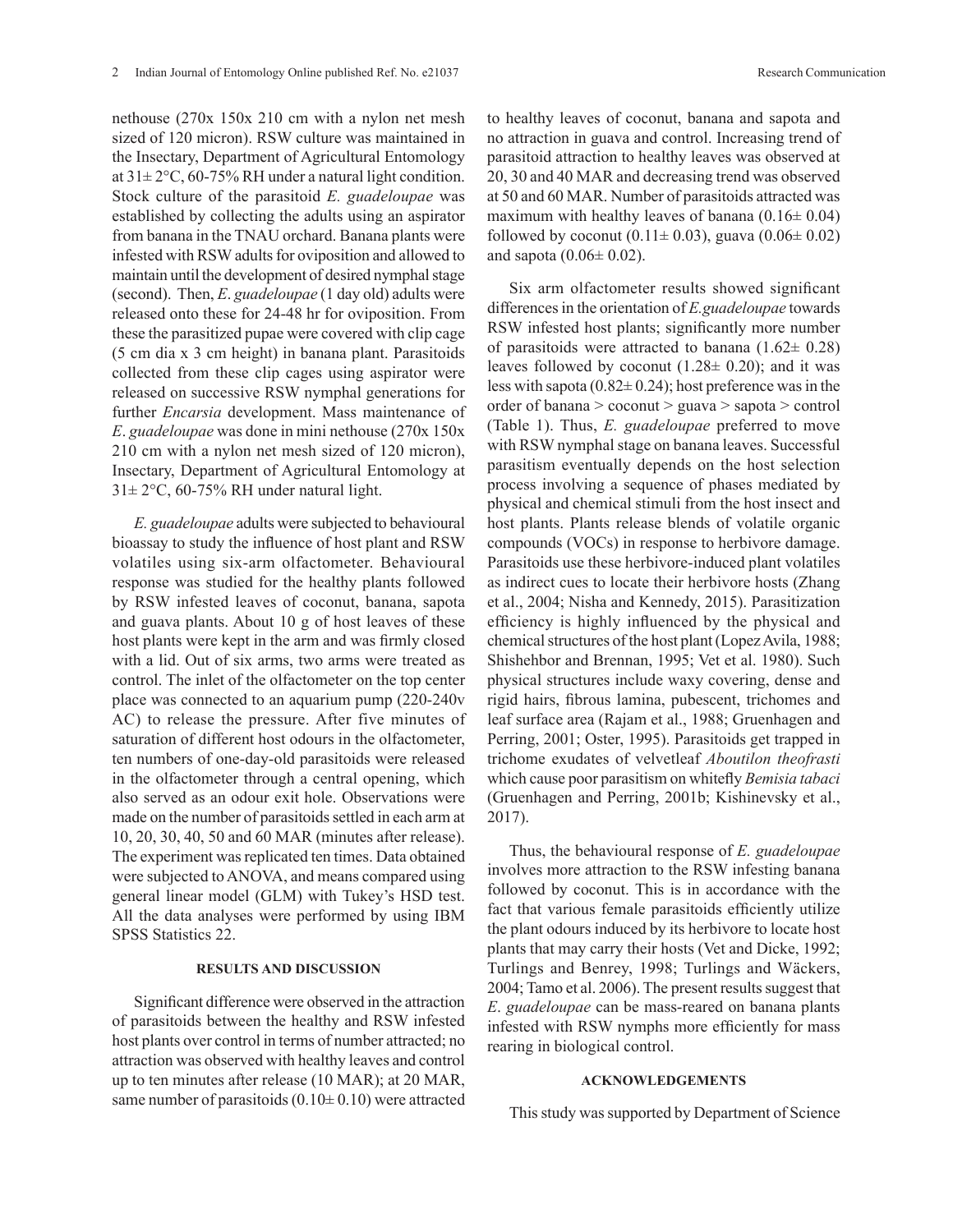| No. of parasitoids attracted $(M \pm SE)$ | Mean   |                                                                                                                                                                                                                                                                       |                                                                                                                        |                                                                                                                                                                                                                                                             |                                                                                                                                                                                                                                                                  |                                                                                                                                                                                                                                                                    |                                                                                                                                                                                                        |
|-------------------------------------------|--------|-----------------------------------------------------------------------------------------------------------------------------------------------------------------------------------------------------------------------------------------------------------------------|------------------------------------------------------------------------------------------------------------------------|-------------------------------------------------------------------------------------------------------------------------------------------------------------------------------------------------------------------------------------------------------------|------------------------------------------------------------------------------------------------------------------------------------------------------------------------------------------------------------------------------------------------------------------|--------------------------------------------------------------------------------------------------------------------------------------------------------------------------------------------------------------------------------------------------------------------|--------------------------------------------------------------------------------------------------------------------------------------------------------------------------------------------------------|
|                                           |        |                                                                                                                                                                                                                                                                       |                                                                                                                        |                                                                                                                                                                                                                                                             |                                                                                                                                                                                                                                                                  |                                                                                                                                                                                                                                                                    |                                                                                                                                                                                                        |
|                                           | 60 MAR | $0.10 + 0.10 + 0.04 = 0.7 + 0.3 + 0.7 = 0.10$<br>$0.3 + 0.10 + 0.10 + 0.10 + 0.10 + 0.10 + 0.10 + 0.10 + 0.10 + 0.20 + 0.20 + 0.20 + 0.20 + 0.20 + 0.20 + 0.20 + 0.20 + 0.20 + 0.20 + 0.20 + 0.20 + 0.20 + 0.20 + 0.20 + 0.20 + 0.20 + 0.20 + 0.20 + 0.20 + 0.20 + 0$ | $0.20 + 0.10 + 0.10 + 0.40 + 0.40 + 0.20 + 0.20 + 0.10 + 0.10 + 0.10 + 0.10 + 0.10 + 0.10 + 0.20 + 0.10 + 0.20 + 0.28$ | $(10 + 0.9 + 0.9) + 0.40$ $(0.10 + 0.9) + 0.10 + 0.10$ $(0.10 + 0.10 + 0.10) + 0.00 + 0.00$ $(0.10 + 0.10 + 0.00) + 0.00 + 0.00 + 0.00 + 0.00 + 0.00 + 0.00 + 0.00 + 0.00 + 0.00 + 0.00 + 0.00 + 0.00 + 0.00 + 0.00 + 0.00 + 0.00 + 0.00 + 0.00 + 0.00 + 0$ | $0.10 + 0.10 + 0.00 + 0.00 + 0.00 + 0.10$ $0.10 + 0.10 + 0.10 + 0.10 + 0.10 + 0.000$ $0.10 + 0.20 + 0.00 + 0.00 + 0.00 + 0.00 + 0.00 + 0.00 + 0.00 + 0.00 + 0.00 + 0.00 + 0.00 + 0.00 + 0.00 + 0.00 + 0.00 + 0.00 + 0.00 + 0.00 + 0.00 + 0.00 + 0.00 + 0.00 + 0$ | $0.00 + 0.10 + 0.10 + 0.00 + 0.00 + 0.00 + 0.00 + 0.00 + 0.00 + 0.00 + 0.00 + 0.00 + 0.00 + 0.00 + 0.00 + 0.00 + 0.00 + 0.00 + 0.00 + 0.00 + 0.00 + 0.00 + 0.00 + 0.00 + 0.00 + 0.00 + 0.00 + 0.00 + 0.00 + 0.00 + 0.00 + 0.00 + 0.00 + 0.00 + 0.00 + 0.00 + 0.00$ | MAR-Minutes After Release, H- Healthy, I- RSW infested leaves. Values with same lower case letters do not differ significantly according to Tukey HSD Test (F value =5.229 for healthy, and 37.036 for |
|                                           |        |                                                                                                                                                                                                                                                                       |                                                                                                                        |                                                                                                                                                                                                                                                             |                                                                                                                                                                                                                                                                  |                                                                                                                                                                                                                                                                    |                                                                                                                                                                                                        |
|                                           | 50MAR  |                                                                                                                                                                                                                                                                       |                                                                                                                        |                                                                                                                                                                                                                                                             |                                                                                                                                                                                                                                                                  |                                                                                                                                                                                                                                                                    |                                                                                                                                                                                                        |
|                                           |        |                                                                                                                                                                                                                                                                       |                                                                                                                        |                                                                                                                                                                                                                                                             |                                                                                                                                                                                                                                                                  |                                                                                                                                                                                                                                                                    |                                                                                                                                                                                                        |
|                                           | 40 MAR |                                                                                                                                                                                                                                                                       |                                                                                                                        |                                                                                                                                                                                                                                                             |                                                                                                                                                                                                                                                                  |                                                                                                                                                                                                                                                                    |                                                                                                                                                                                                        |
|                                           |        |                                                                                                                                                                                                                                                                       |                                                                                                                        |                                                                                                                                                                                                                                                             |                                                                                                                                                                                                                                                                  |                                                                                                                                                                                                                                                                    |                                                                                                                                                                                                        |
|                                           | 30 MAR |                                                                                                                                                                                                                                                                       |                                                                                                                        |                                                                                                                                                                                                                                                             |                                                                                                                                                                                                                                                                  |                                                                                                                                                                                                                                                                    |                                                                                                                                                                                                        |
|                                           |        |                                                                                                                                                                                                                                                                       |                                                                                                                        |                                                                                                                                                                                                                                                             |                                                                                                                                                                                                                                                                  |                                                                                                                                                                                                                                                                    |                                                                                                                                                                                                        |
|                                           | 20 MAR |                                                                                                                                                                                                                                                                       |                                                                                                                        |                                                                                                                                                                                                                                                             |                                                                                                                                                                                                                                                                  |                                                                                                                                                                                                                                                                    |                                                                                                                                                                                                        |
|                                           |        |                                                                                                                                                                                                                                                                       |                                                                                                                        |                                                                                                                                                                                                                                                             |                                                                                                                                                                                                                                                                  |                                                                                                                                                                                                                                                                    |                                                                                                                                                                                                        |
|                                           | 10 MAR |                                                                                                                                                                                                                                                                       | $0.00 \pm 0.00$ $0.70 \pm 0.10$ $0.10 \pm 0.10$ $1.50 \pm 0.30$                                                        | $0.00 \pm 0.00$ $0.10 \pm 0.10$ $0.10 \pm 0.10$ $0.50 \pm 0.20$                                                                                                                                                                                             | $0.00 + 0.00 + 0.40 + 0.20 + 0.00 + 0.00 + 0.30$                                                                                                                                                                                                                 |                                                                                                                                                                                                                                                                    |                                                                                                                                                                                                        |
|                                           |        | Coconut $0.00 \pm 0.00$ $0.50 \pm 0.20$ $0.1 \pm 0.10$ $1.20 \pm 0.20$                                                                                                                                                                                                |                                                                                                                        |                                                                                                                                                                                                                                                             |                                                                                                                                                                                                                                                                  | Control $0.00 \pm 0.00$ $0.00 \pm 0.00$ $0.00 \pm 0.00$ $0.10 \pm 0.10$                                                                                                                                                                                            |                                                                                                                                                                                                        |
| Host                                      | plants |                                                                                                                                                                                                                                                                       | Banana                                                                                                                 | Sapota                                                                                                                                                                                                                                                      | Guava                                                                                                                                                                                                                                                            |                                                                                                                                                                                                                                                                    |                                                                                                                                                                                                        |

RSW infested; p <0.001 level of significance); Values in each column mean± SE.

RSW infested; p <0.001 level of significance); Values in each column mean± SE

Table 1. Behavioural response of E. guadeloupae on healthy and RSW infested host plants Table 1. Behavioural response of *E. guadeloupae* on healthy and RSW infested host plants and Technology, Government of India- New Delhi, under grant GOI- DST (SERB) /EMR/2016/005815.

#### **REFERENCES**

- Alfred Daniel J, Ashok K, Pavithran S, Ranjith M. 2020. A review on invasive insect pests in india and their predators and parasitoids. Journal of Experimental Zoology India 23(2): 987-1006.
- Chandrika Mohan, Josephrajkumar A, Merin Babu, Prathibha P S, Krishnakumar V, Hegde V, Chowdappa P. 2017. Invasive rugose spiralling whitefly in coconut, Technical Bulletin No. 117 (Centenary Series 60), ICAR-CPCRI, Regional Station, Kayamkulam, 16 pp.
- Gruenhagen N M, Perring T M. 2001. Impact of leaf trichomes on parasitoid behavior and parasitism of silverleaf whiteflies (Homptera: Aleyrodidae). Southwestern Entomologist 26(4): 279-90.
- Kishinevsky M, Keasar T, Bar-Massada A. 2017. Parasitoid abundance on plants: effects of host abundance, plant species, and plant flowering state. Arthropod-Plant Interactions 11(2): 155-61.
- Lopez Avila, A. 1988. A comparative study of four species of *Encarsia* (Hymenoptera: Aphelinidae) as potential control agents for *Bemisia tabaci* (Gennadius) (Homoptera: Aleyrodidae). Doctoral dissertation, Imperial College London (University of London).
- Nisha R, Kennedy J S. 2015. Behaviour and evolutionary response of parasitoid *Acerophagus papayae* Noyes and Schauff using different olfactometers. International Journal of Scientific and Research Publications 329.
- Oster N. 1995. Factors influencing the parasitization efficiency of the parasitic wasp *Encarsia transvena*. M Sc Thesis, Tel Aviv University. 76 pp.
- Rajam B, Peter C, David BV. 1988. Influence of host plants on the parasitism of *Bemisia tabaci gennadius* (Homoptera: Alyrodidae) by *Encarsia* sp. Current Science. 57(22):1246-7.
- Ramani S, Poorani J, Bhumannavar B S. 2002. Spiralling whitefly, *Aleurodicus dispersus* Russell (Homoptera: Aleyrodidae) in India. Biocontrol News and Information 23(2): 55-62.
- Selvaraj K, Gupta A, Venkatesan T, Jalali S K, Ballal C R, Sundararaj R. 2017. First record of invasive rugose spiraling whitefly *Aleurodicus rugioperculatus* Martin (Hemiptera: Aleyrodidae) along with parasitoids in Karnataka. Journal of Biological Control 31(2):74-78
- Selvaraj K, Sundararaj R, Sumalatha B V. 2019. Invasion of the palm infesting whitefly, *Aleurotrachelus atratus* Hempel (Hemiptera: Aleyrodidae) in the Oriental region. Phytoparasitica 47(3): 327-332
- Shishehbor P, Brennan, P A. 1995. Parasitism of *Trialeurodes ricini* by *Encarsia formosa*: Level of parasitism, development time and mortality on different host plants. Entomophaga 40(3-4): 299-305
- Sundararaj R, Selvaraj K, Vimala D, Venkatesan T. 2020. Whiteflies (Hemiptera: Aleyrodidae) of India. Indian insects: Diversity and science. S Ramani, P Mohanraj, H M Yeshwanth (eds.) CRC Press, Tayler & Francis, UK. pp. 103-120.
- Sundararaj R, Selvaraj K. 2017. Invasion of rugose spiraling whitefly, *Aleurodicus rugioperculatus* Martin (Hemiptera: Aleyrodidae): a potential threat to coconut in India. Phytoparasitica 45(1): 71-4.
- Tamò C, Ricard I, Held M, Davison A C, Turlings T C J. 2006. A comparison of naive and conditioned responses of three generalist endoparasitoids of lepidopteran larvae to host-induced plant odours. Animal Biology 56: 205-220.
- Turlings T C J, Benrey B. 1998. The effects of plant metabolites on the behavior and development of parasitic wasps. Écoscience 5: 321-333.